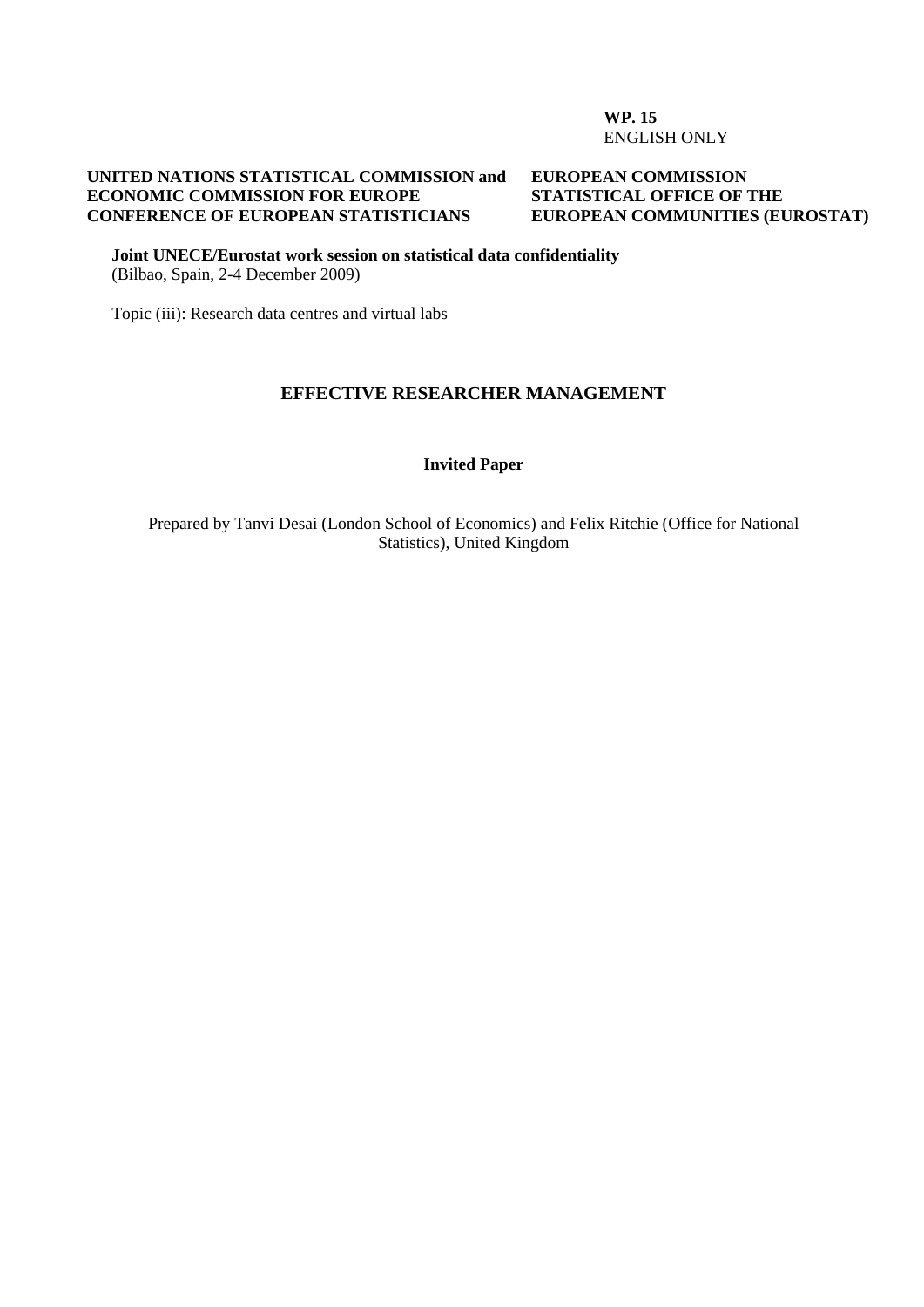# **Effective Researcher Management**

Tanvi Desai\* and Felix Ritchie\*\*

\* Research Laboratory, London School of Economics, London, UK WC2A2AE, [t.desai@lse.ac.uk](mailto:t.desai@lse.ac.uk) & Office for National Statistics, Newport, UK, NP10 8XG [tanvi.desai@ons.gsi.gov.uk](mailto:tanvi.desai@ons.gov.uk) \*\* Office for National Statistics, Newport, UK, NP10 8XG, [felix.ritchie@ons.gsi.gov.uk](mailto:felix.ritchie@ons.gsi.gov.uk)

**Abstract:** National Statistical Institutes [NSIs] are increasingly investigating new ways of providing access to confidential microdata for research purposes. These innovations are being driven by the requirement for NSIs to ensure the best possible return for their investments in data collection coupled with researchers' increasing demand for highly detailed microdata.

After a long period of decline as NSIs focused on confidentialising data to produce 'scientific use files' for circulation, Research Data Centres [RDCs], which allow researchers largely unrestricted freedom to work on highly detailed microdata within a secure environment, are making a comeback. The reasons for this include (a) the potential for remote access solutions which overcome most of the limitations of physical RDCs, (b) associated new models of working which have caused a revision of the confidentiality/utility tradeoff, and (c) increasing policy demands for analysis, such as local area studies, which can only be met by detailed microdata

These new ways of working which include an increased focus on 'customer engagement' and the effective use of resources within the public sector are leading to the realisation that the involvement of the researcher community is a key element of the success of any solution. Most obviously, the emerging field of output-based SDC requires the active engagement of researchers to be properly effective. If researchers are seen as an active part of the security model, as opposed to something for the data to be protected against, then both more efficient and more secure operating models can be devised.

This paper considers how the active engagement of researchers in the management of RDCs, and the design and implementation of data access systems in general can be used to improve data security. It also addresses a number of clichés espoused by both academics and NSIs and argues that, while there is some truth in these, a fair assessment of current risk is often eschewed in favour of simple judgments based on past practice. Finally we note that the quest for security based upon a technological perspective and a fundamentally negative view of human behaviour can lead to exactly the outcomes which RDCs designers are trying to avoid.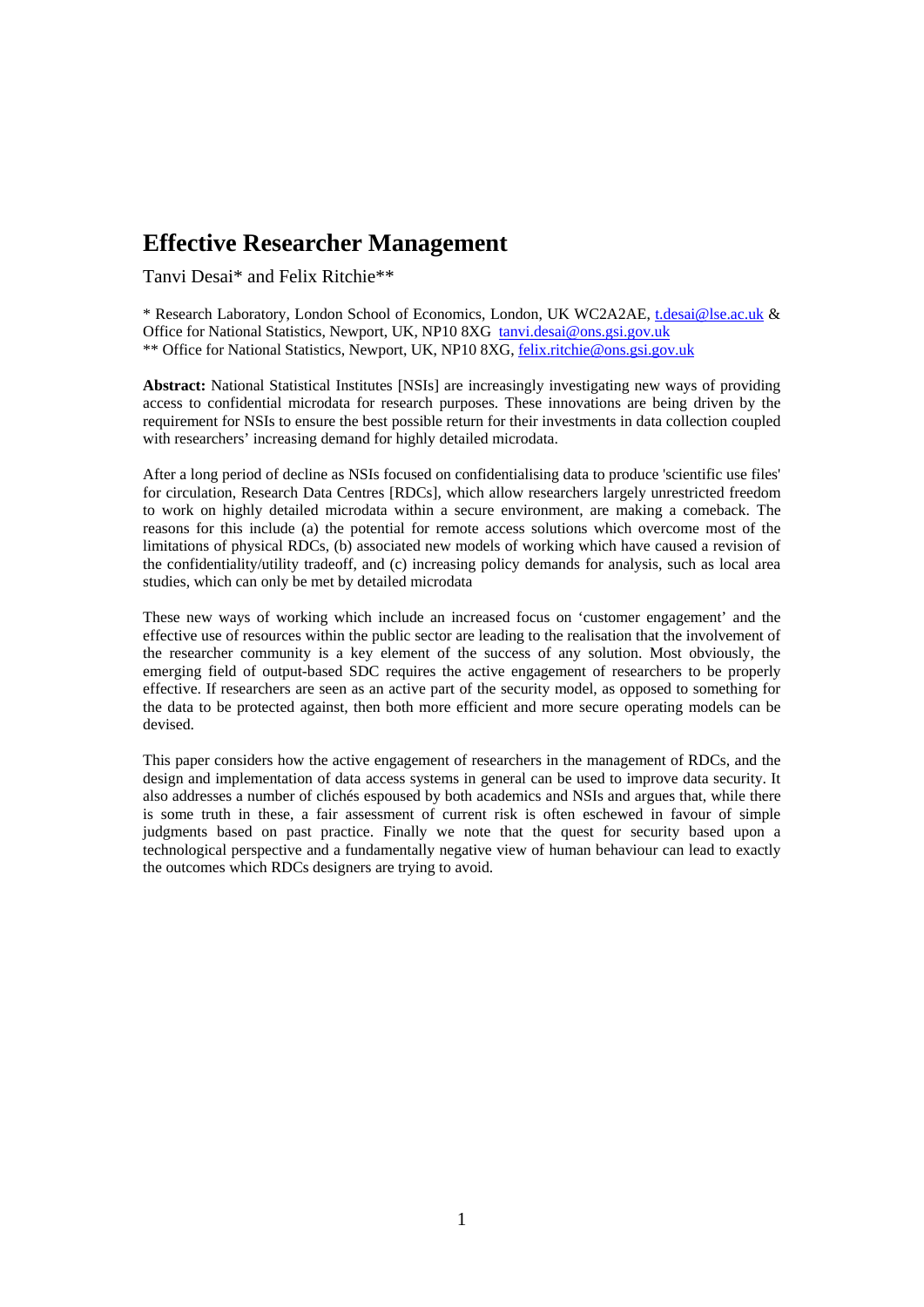# **1 Introduction**

Governments invest significant sums of money in data collection, and there is an increasing focus in the UK and internationally on ensuring the greatest possible return for these investments. A growing interest in data linking and the use of administrative sources require data access infrastructures in which data can be accessed at levels of detail that are considered highly sensitive. It is only by creating these infrastructures that the available microdata resources can be fully exploited.

However, there is a concern that infrastructure developments for confidential data access undertaken by the data owners may be unduly risk-averse. This is because data protection measures are often simply translated from environments where there is little interaction with data users, and so the aim of the data owner is to embed as much protection in the infrastructure (data and contracts) as possible.

This paper will argue that it is not just infrastructure that can have a significant impact on data security and research quality, but also the approach the data provider takes to researcher management. Researcher management is the key to an efficient and effective security model, and should be built in to the model from the beginning. This can have an impact on short term research projects, but can also bring long term benefits for the NSI in terms of an improved culture and understanding of data security among researchers.

This paper focuses primarily on the provision of access by NSIs through RDCs, but the issues described here have a wider application. Beyond NSIs, building an effective relationship with researchers is arguably even more important for organisations without the statutory penalties that NSIs can call on. The benefits of active researcher engagement highlighted here may also be realised in other dissemination contexts, not just RDCs.

# **2 Data and technology management versus researcher management**

### **2.1Traditional views of risk**

While the value of confidential data as a tool for policy relevant research is well established (e.g. Trewin et al, 2007), the release of confidential microdata has been traditionally dominated by a focus on risk rather than reward. Until recently, NSIs have primarily been concerned with protecting data from researchers, by making sources difficult if not near impossible to misuse.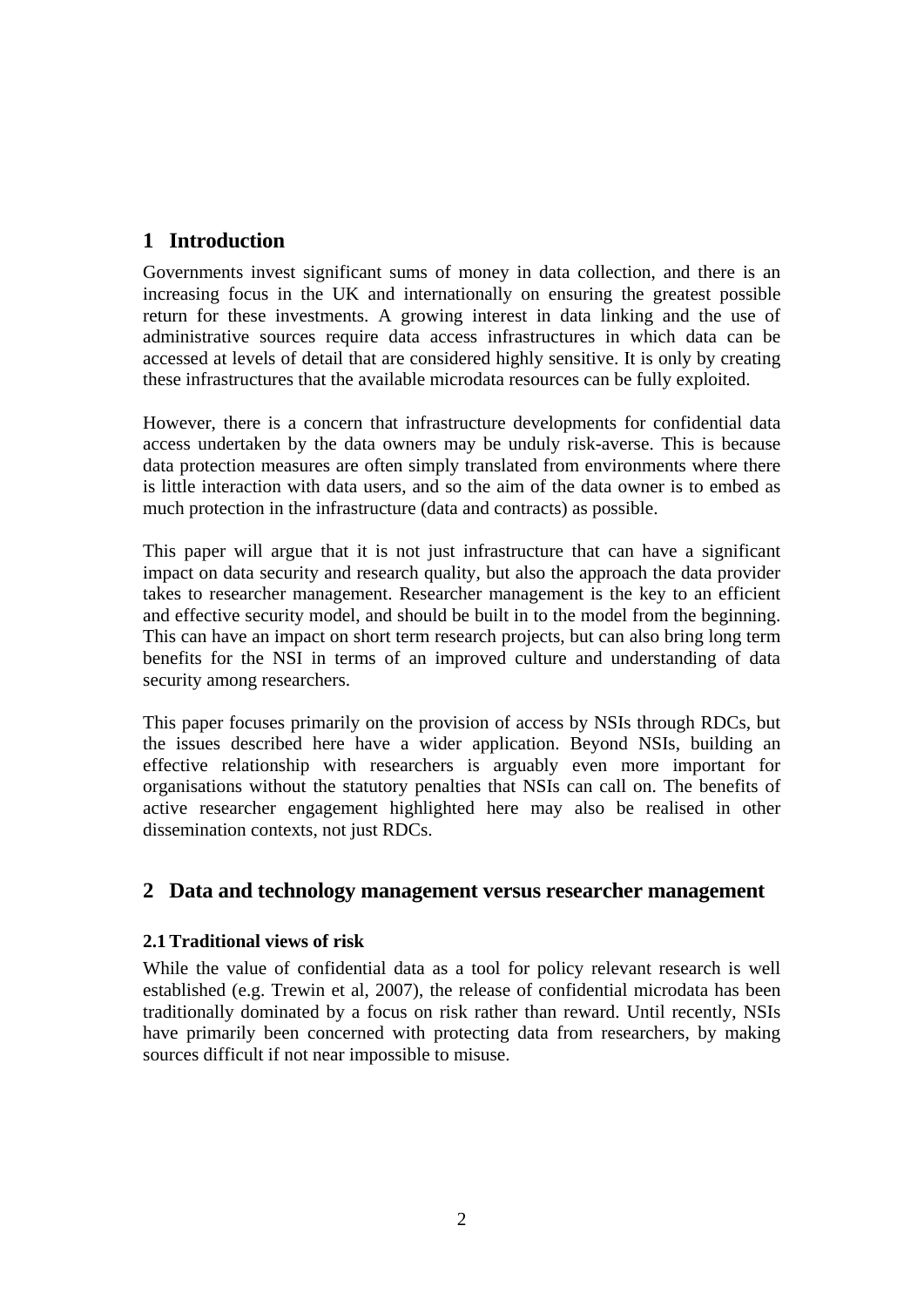This has lead to NSIs taking full responsibility for data security and a focus on 'intruder scenarios'. These scenarios are typically 'worst-case', and while there has been some recognition (e.g. Mackey and Elliot, 2009) that this may not be an appropriate way to assess risk, few practical alternatives have been explored.

#### **2.2 Real world risks**

 $\overline{a}$ 

In spite of this focus on 'worst case scenarios' there is no evidence, to the authors' knowledge, of academic researchers maliciously misusing data.

The UK Office for National Statistics [ONS] has a long history of releasing microdata for policy relevant research. The UK Data Archive has been providing access to anonymised ONS microdata through End User Licenses for over 40 years, and in recent years the service has been expanded to include Special License files at a more detailed level. From 1991 to 2002, researchers in a small number of universities around the UK were given access to the NESPD, an anonymised but identifiable dataset on earnings of some 400,000 individuals. With the addition of the ONS RDC, the Virtual Microdata Laboratory [VML], in 2004, researchers in the UK have access to a large collection of highly detailed business, social and health data (see Ritchie, 2008b, for a description of the VML).

During the time that the UK has been making microdata available there has been no evidence of malicious misuse of confidential data<sup>[1](#page-3-0)</sup>. There have, of course, been cases of inappropriate, careless or selfish behaviour: professors giving passwords to research assistants, researchers analysing data on a home PC even when expressly forbidden by their license, data being transferred to unprotected zip drives or USB sticks, and researchers making notes from protected information on the screen.

Other countries experience similar problems. In one country a researcher failed to apply simple disclosure control rules, allowing a journalist to identify personal information; in another, a group of academics systematically abused a loophole in a remote job submission system to download, over a period of months, an entire dataset.

In these cases, there was no intention to misuse the data for non-statistical purposes; in the last example, the academics merely disliked the inconvenience of using the remote job system.

<span id="page-3-0"></span> $<sup>1</sup>$  It is not possible to say definitively that there has been no malicious misuse of the data, as there</sup> might have been successful attempts to mislead data owners. However, all breaches of confidentiality known to the authors concern attempts to circumvent processes, not to identify individuals.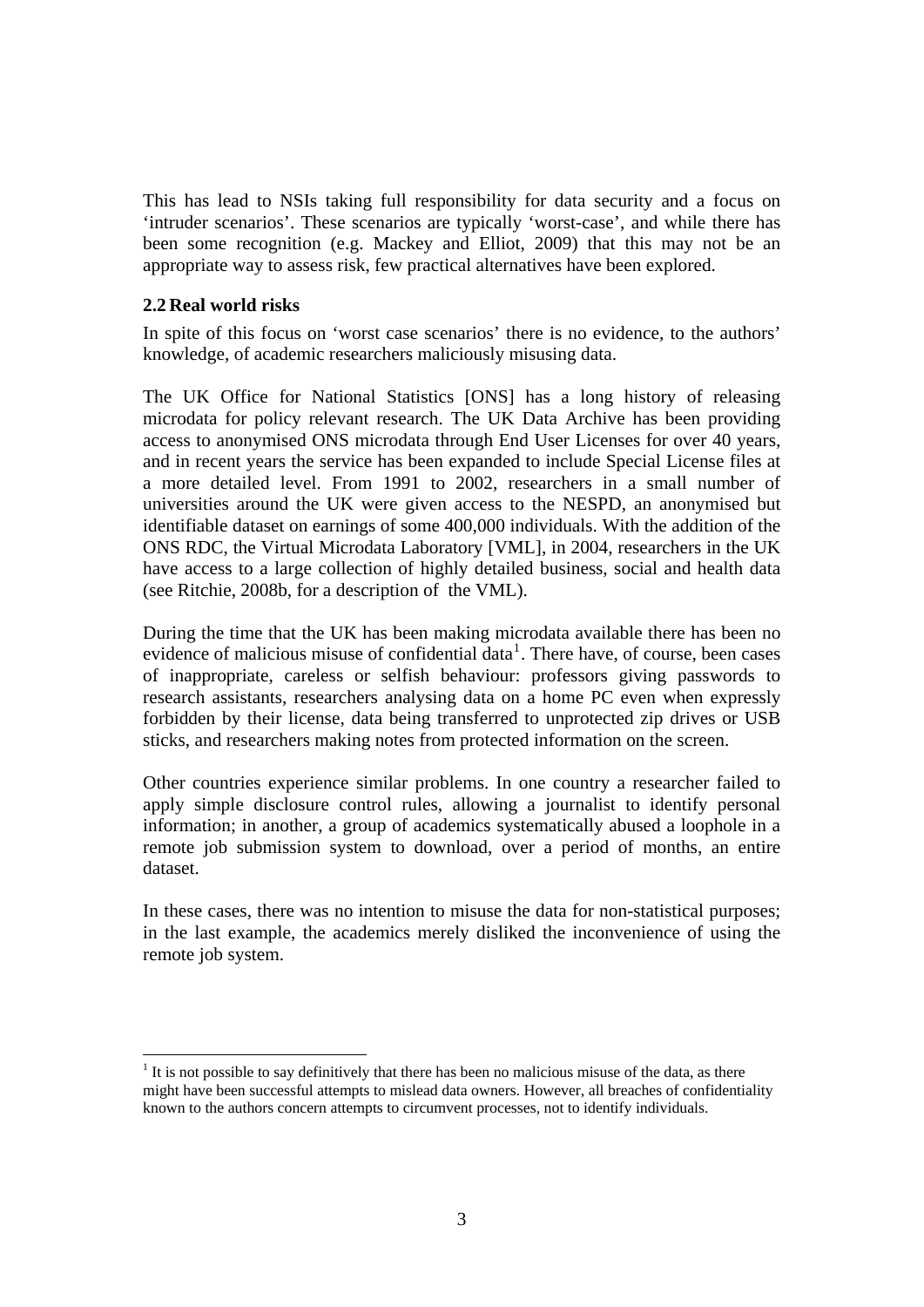One reason for this relaxed attitude to data security is that academics do not see themselves as a risk. Typical, if not verbatim, responses familiar to the authors include

- on giving access to unauthorised users: 'but they are working with me; I trust them.'
- on storing data locally: 'it's my computer; no-one else can use it'; 'I've always worked like this, and I've never lost anything.'
- on transferring data inappropriately: 'If I can't take my data with me to the conference I won't get my paper finished'
- on following procedures: 'this is just ticking boxes; it doesn't make any difference'
- overall: 'you can trust me';

The underlying assumptions are that academics are trustworthy, data are probably non-disclosive anyway, and the NSI is oversensitive and doesn't understand research.

By taking full responsibility for data security while viewing and treating researchers as a risk, NSIs have contributed to a culture where data users do not traditionally think of themselves as responsible for data security. Users rely on the files they are accessing to be safe, and have an expectation that NSIs will not release sensitive data, leading them to argue that any conditions placed on the use of the data that they might find inconvenient are just unreasonable demands that do not add to risk management.

Limited communication between data users and data providers over the principles of data access has created a situation where there is a mutual lack of understanding of the aims, needs and the working practices of both sides. This has led to distrust on both sides, making cooperation more difficult, and impacting on a data provider's ability to manage and implement change without opposition from data users.

Most seriously, a lack of trust impacts on data security. Researchers who do not understand the aims and responsibilities of the data provider, or why security mechanisms are in place, are more likely to view the mechanisms as an indication of the NSI's lack of interest in their needs and working practices, and thus are more likely to attempt to subvert security. (Desai, 2004).

### **3 Researcher management: the active approach**

This paper argues that shifting the emphasis from one of 'data management' where the NSI takes responsibility for data security and researchers are viewed as a risk, to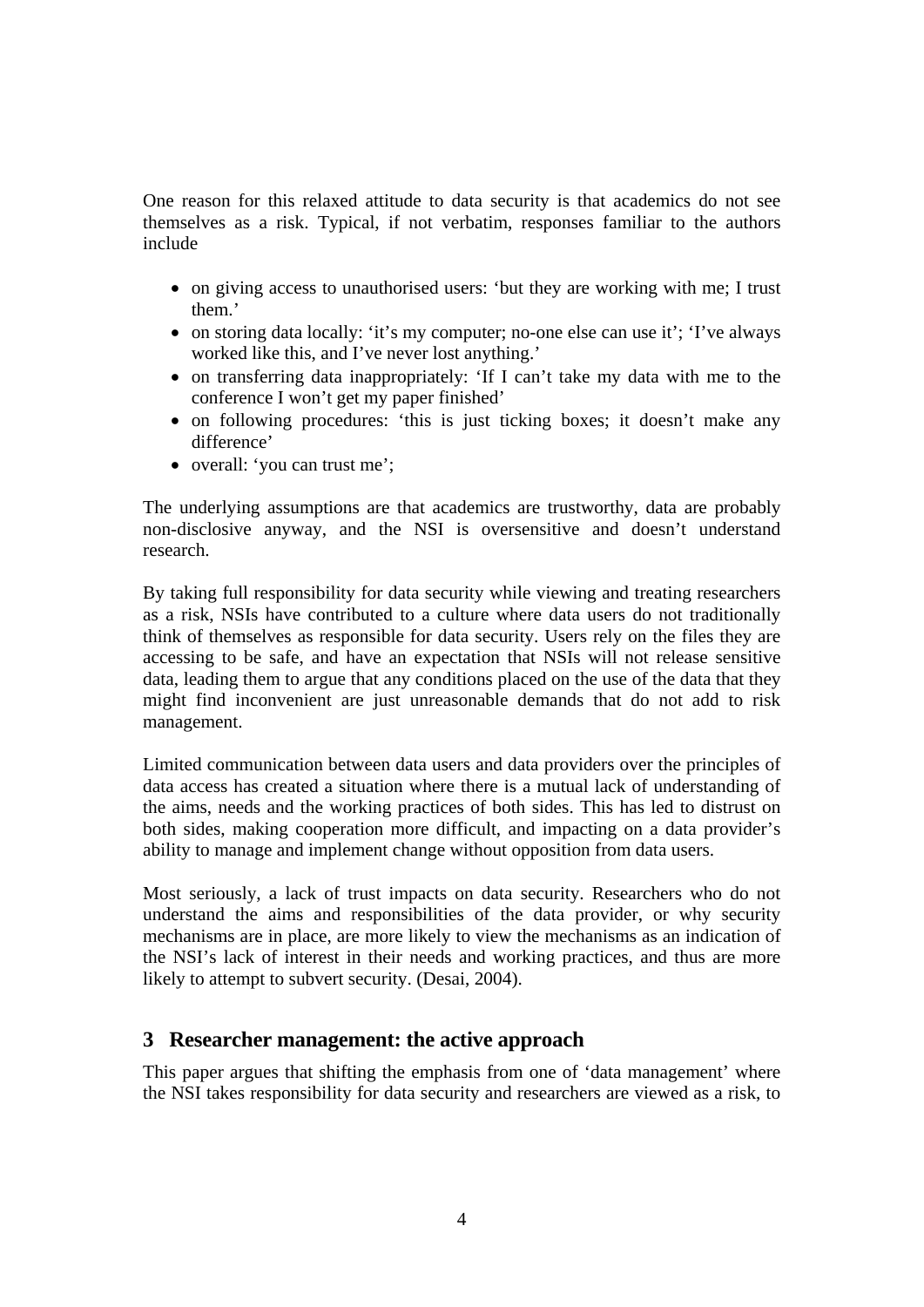'researcher management' where both data users and providers are responsible for the confidentiality of outputs and researchers are viewed as collaborators, leads to a more efficient trade off between data security and data utility.

|             | Data management               | Researcher management                |
|-------------|-------------------------------|--------------------------------------|
| <b>NSI</b>  | Data owners<br>Data suppliers | Data custodian<br>Primary analysts   |
| Researchers | Data users<br>Data risk       | Data custodian<br>Secondary analysts |

### **3.1What is 'active researcher management'?**

A lot can be achieved just by careful management of the language used when communicating with researchers. A vocabulary which suggests a cooperative rather than an adversarial view can go a long way towards fostering understanding between parties, for example:

|                                 | Data Management:<br>researcher as risk                                | <b>Researcher Management:</b><br>researcher as collaborator                                                                     |
|---------------------------------|-----------------------------------------------------------------------|---------------------------------------------------------------------------------------------------------------------------------|
| Explaining security<br>policy   | 'we're doing this to protect<br>the data' (from you)                  | 'doing this allows us to<br>supply you with more<br>detailed data'                                                              |
| Limiting quantity of<br>results | 'you must limit your output to<br>reduce the chance of<br>disclosure' | 'limit your output because<br>we have finite resources;<br>people who produce good<br>output get their results back<br>quicker' |

In the 'researcher management' method, researcher training is vital. Before accessing the VML, researchers are trained to understand not only their responsibilities in relation to confidential data but also the basis for those responsibilities: for example, legislation, licensing conditions and ONS' aims and priorities. An interactive component of the course then provides potential data users with the opportunity to explore examples of statistical output and to assess whether they would be considered disclosive. Finally, researchers are introduced to the support team; the role of the VML team (including what support is provided and where researchers are expected to manage on their own); and the rationale for various administrative processes.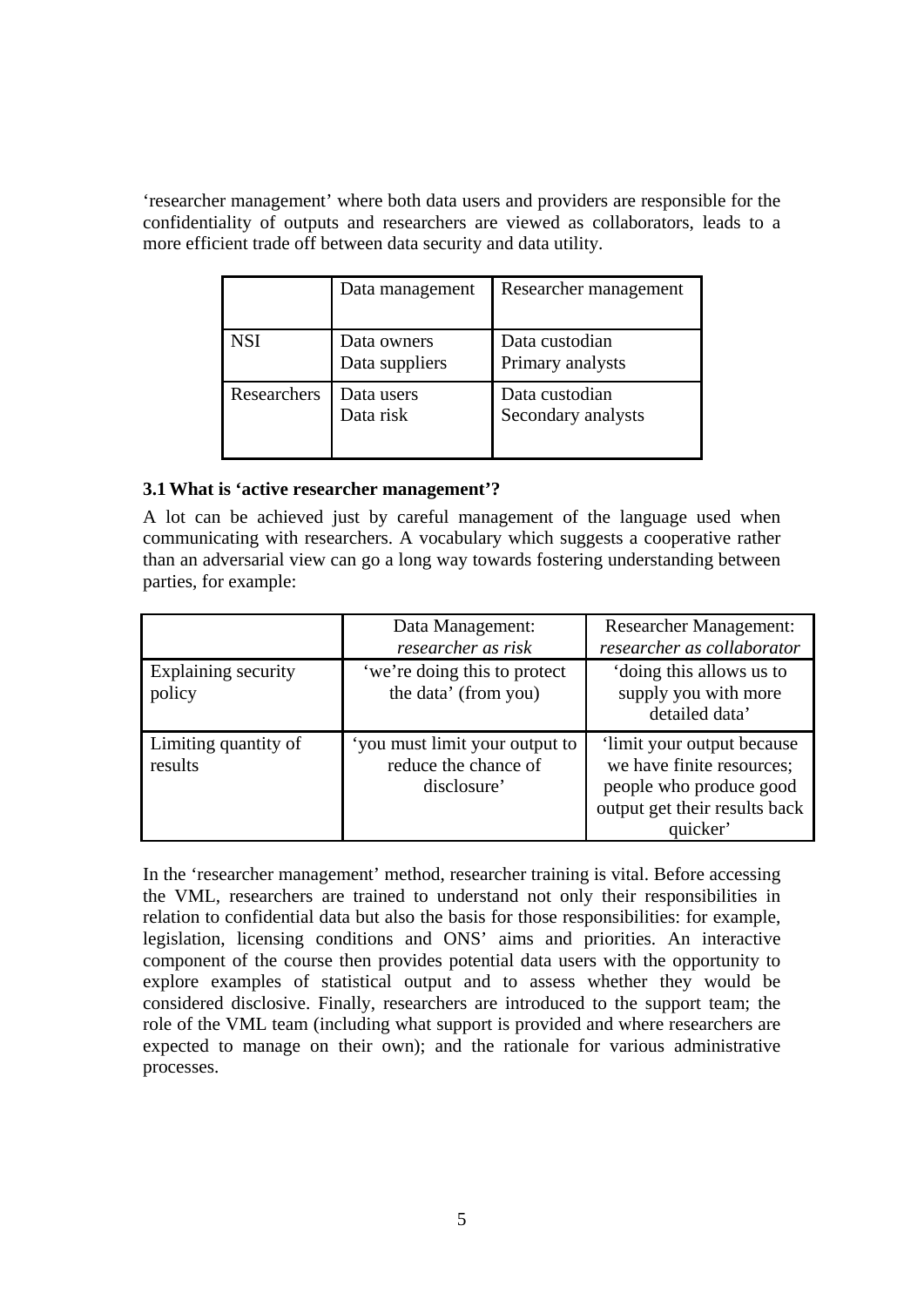Physical attendance at a training course is a precondition for access to the VML. The training programme not only underpins the cooperative approach to researcher management, allowing data users and data providers to meet and develop trust, but it also contributes significantly to resource management within the VML. The researchers are encouraged to ask questions to ensure that there is a common understanding of purposes and constraints. All this is designed to enable support staff to work more efficiently by avoiding confusion and unnecessary involvement in discussions about appropriate output.

#### **3.2Example: engaging researchers in SDC**

It is in an NSI's interest to choose a disclosure control method which makes the most efficient use of resources possible. As it is impossible to determine all the manipulations and analyses that a researcher will subject microdata to, an NSI is left with a choice between imposing a set of inflexible rules or else implementing a more flexible system.

Inflexible rules that are designed to cover all eventualities will inevitably lead to data that is not actually disclosive being refused release due to the necessity of concentrating on worst case scenarios. This leaves researchers unsatisfied, and reduces the utility of the data. With the cost of data collection, and the acknowledged benefit to society of policy based socio-economic research, it is in the interest of NSIs to ensure that data resources are fully exploited for research purposes.

The flexible method adopted by the VML, focusing on outputs, is an example of how the training programme generates both efficient and secure operations. In the VML training researchers are told that outputs are either 'safe' or 'unsafe' (Ritchie, 2008a). A 'safe' output, such as regression coefficients, would normally be released unless the NSI makes a case for why it should not be; an 'unsafe' output, such as a table, would not be released unless the researcher can demonstrate to the NSI that it is nondisclosive. The training then gives researchers guidelines on how to make 'unsafe' outputs non-disclosive; it also suggests (but does not prescribe) how output should be structured in order for it to be easily understood and quickly passed by the support team.

This system gives researchers a clear view of their responsibilities; it encourages production of 'safe' outputs; and it demonstrates to researchers that there is no 'them and us' when it comes to disclosure control. Although the NSI always has the final say if a dispute arises, disclosure control is a co-operative process with one or other party putting in more effort depending upon the type of output.

The training enables the VML team to make very clear to researchers what is and what is not acceptable as output. It therefore reduces any unrealistic expectations researchers may have in relation to the data they can remove from the secure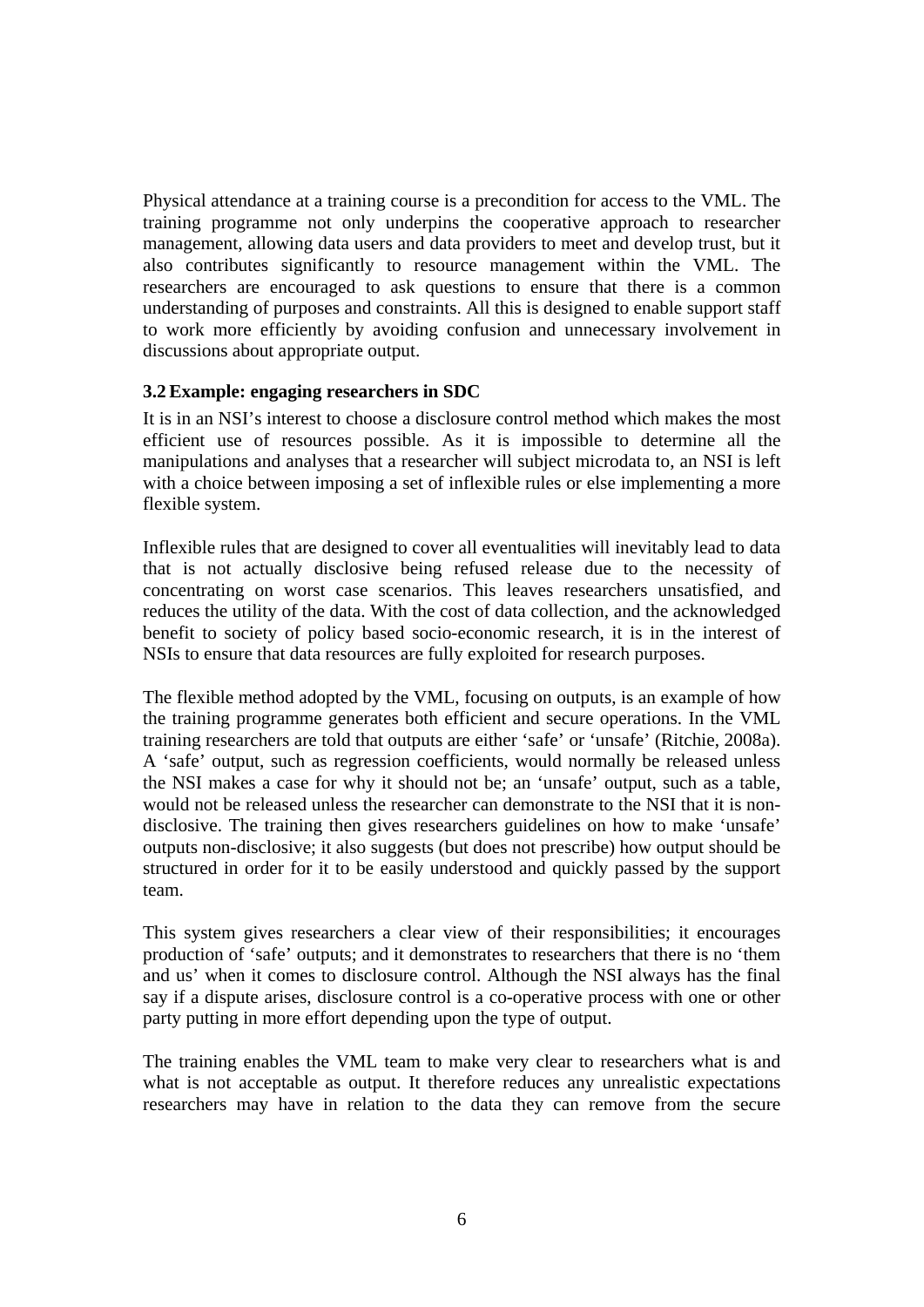premises, avoiding disappointment and wasted effort on both sides, and increasing the chance of high-quality output.

### **3.3Benefits of a 'researcher management' approach**

There are a number of benefits to employing a 'researcher management' approach instead of a 'data management' approach to data access. These are largely interrelated and include:

- increased communication
- increased understanding
- increased cooperation
- better change management
- better data security
- better research
- more efficient use of NSI resources

Though most NSIs undertake consultations of varying intensity with users when collecting data, there has traditionally been very little consultation in relation to data access procedures and infrastructure. This has led to a disconnection between data users and providers which has fostered a feeling of mistrust.

The increased communication involved in a 'researcher management' approach to data security has enabled the VML to significantly increase researcher understanding of NSI goals and responsibilities, the conditions under which the ONS is able to release data and the consequences of misuse. At the same time ONS has been able to gain a greater understanding of researchers working practices, and research and data priorities. The ONS has been able to use this information to tailor a system that is as appropriate to researchers working practices as is possible within the constraints of data security. This system and the increased levels of communication, has built trust between the ONS and researchers, and decreased the incentives for subverting data security. This model of 'open innovation' to stimulate behaviour change is being recommended as a way of improving services while reducing costs (see e.g. Bunt and Harris, 2009).

In addition increased trust and communication leads to researchers being more cooperative and more willing to accept service interruptions, and modifications to systems and procedures, thus making change management far easier for NSI staff.

The flexible, cooperative approach to disclosure control practised by the VML fosters trust and understanding between data users and providers, and allows the fullest possible exploitation of data resources. This technique also allows an NSI to make use of researchers' statistical expertise to gain understanding of the analysis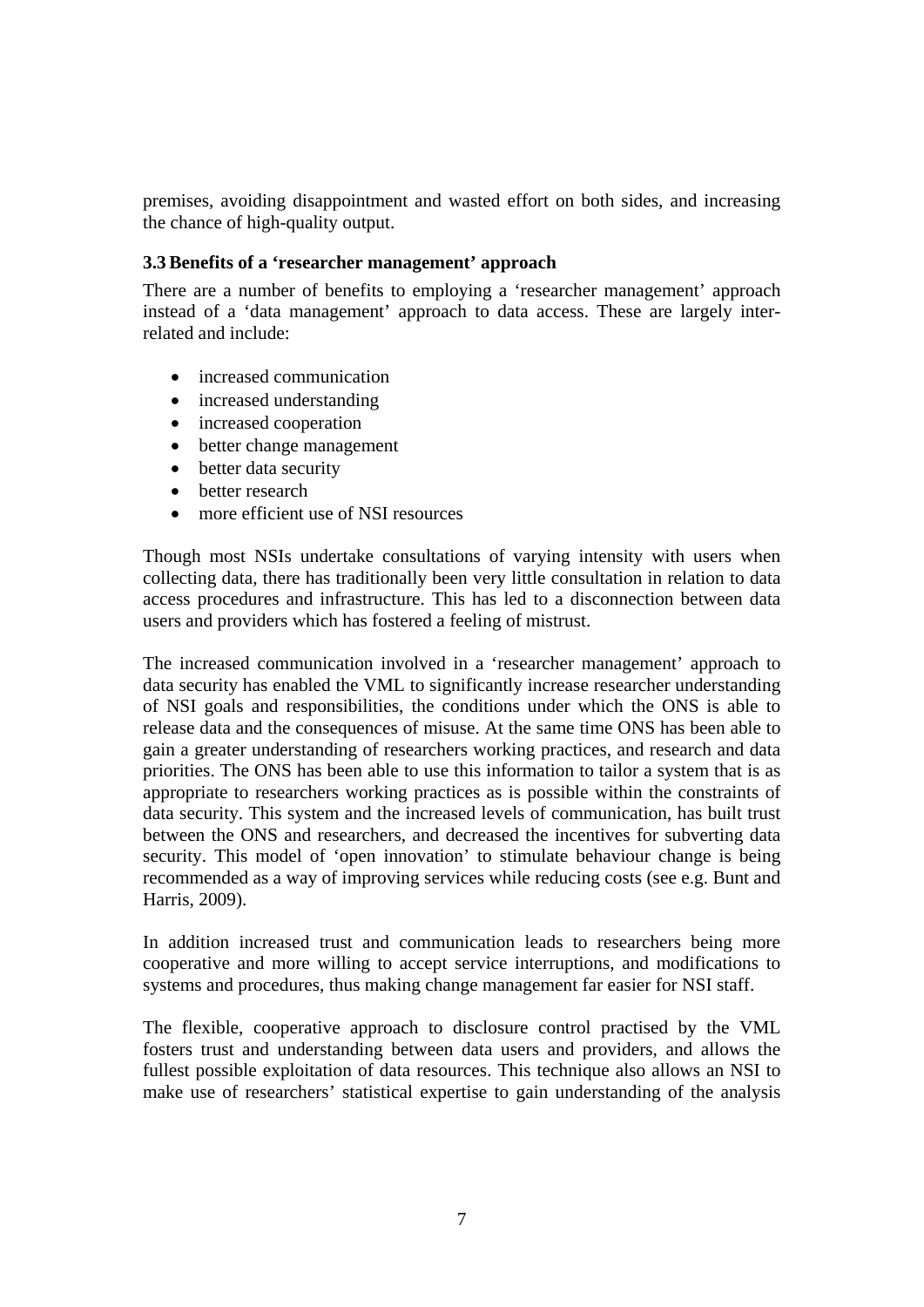techniques used and whether they might lead to the release of disclosive data. This gives the NSI access to free statistical consultancy, and the input necessary to improve SDC methods for the future. As well as increasing the statistical skills and understanding of SDC staff.

One of the most significant benefits of the 'researcher management' approach is that training and involving researchers in statistical disclosure control promotes a culture of understanding data security. With increased access to sensitive microdata a significant cultural shift is needed in the academic research community away from one in which data security is traditionally seen as the responsibility of the data provider to one where researchers feel accountability for the safety of their data resources.

There are costs associated with a 'researcher management' approach, primarily in terms of the initial training programme, and on-going support and communication, which is far more involved than it would be for end user license, or special license files. However, when the costs are compared with the amount spent on the development of anonymised license files, they do not seem so onerous, particularly when the additional benefits are taken into account.

# **4 Engaged researchers and the wider security model**

The full security model used by the VML is "safe projects, safe people, safe settings, safe outputs" (Ritchie, 2008b). The above discussions suggest that the engagement of researchers is an essential component of an effective security model, but this is clearly not the only component.

However trustworthy researchers are, problems can still arise from accidental releases of data. For example, IT equipment gets circulated which may not have been cleaned properly; or, researchers accessing files from a secure store may not be aware that programs such as SAS and STATA store temporary files locally, and so may not take appropriate precautions with their machines.

On the NSI side, habits can form that may impact on security. For example, if a researcher only produces very safe outputs for a long period and then switches to a project which generates more risky outputs, will the researcher's more risky outputs come under less scrutiny because of past good practice?

Finally, RDCs are becoming popular because they offer an unprecedented level of access to data, but it is not clear that researchers always need that level of access. In the case of the UK, the time and money expended to visit the VML, and the ready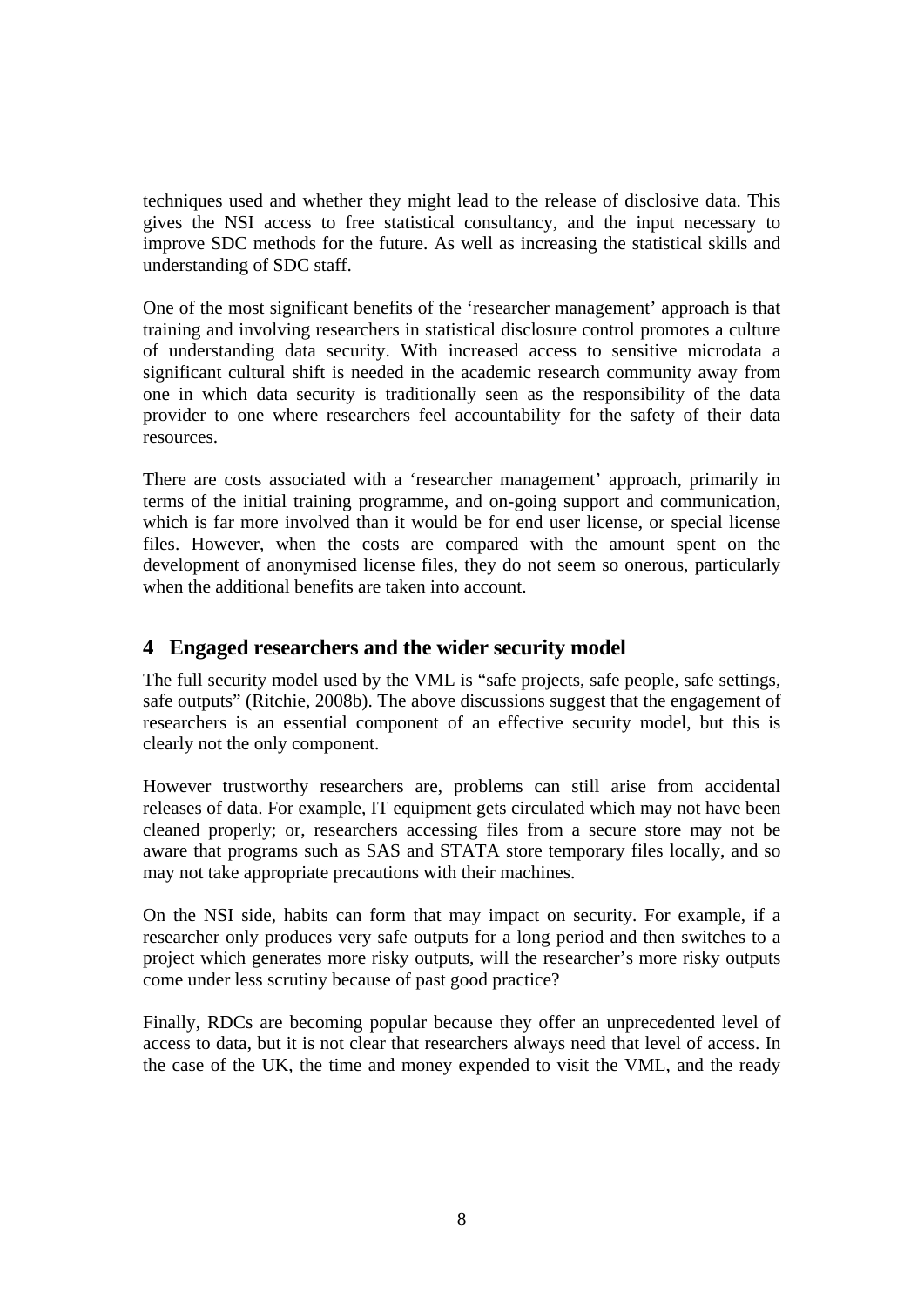availability of less detailed versions of the same data source through the UK Data Archive, acts as a form of filter.

Researcher management therefore is only one component of the security model, but it is a central one and complementary to the others. For example, in designing the IT model, assuming that the user might be foolish and selfish but is generally welldisposed towards the RDC makes system design much easier than if the 'worst-case scenario' is applied. However, just assuming that users are well-intentioned and taking no steps to bring that about that may be equally indefensible.

# **5 Conclusion**

By taking full responsibility for data security while viewing and treating researchers as a risk, NSIs have contributed to a culture where data users do not traditionally think of themselves as responsible for data security. They rely on the files they are accessing to be safe, and have an expectation that NSIs will not release sensitive data, allowing them to argue that any conditions placed on the use of the data that they might find inconvenient are just unreasonable demands that do not add to risk management. This paper has argued that making active engagement of researchers should be part of any security model.

'Active engagement' goes beyond setting up contracts and making sure researchers know their legal responsibilities. It requires making researchers partners in secure effective access – and making sure that they understand this.

Effective engagement of researchers is not the only basis for secure access to microdata, but it is possibly the most important element. Without a positive engagement from researchers, protecting data from accidental and deliberate misuse becomes more difficult and costly.

Moreover, the active engagement of researchers brings other benefits. An involved researcher is more willing to exchange in debate, more willing to accept change, and is more tolerant of NSI processes. Most importantly, he or she is more likely to bring ideas to the NSI. Getting researchers involved in the security of the RDC improves the efficiency and security of the RDC, provides free statistical consultancy, increased feedback on data quality issues, and an element of training for RDC staff; Moreover, developing a culture of engagement is the only way in which NSIs can affect a change in researcher attitudes to data security in the long term, by improving researchers' understanding of their responsibility in relation to confidential data.

# References